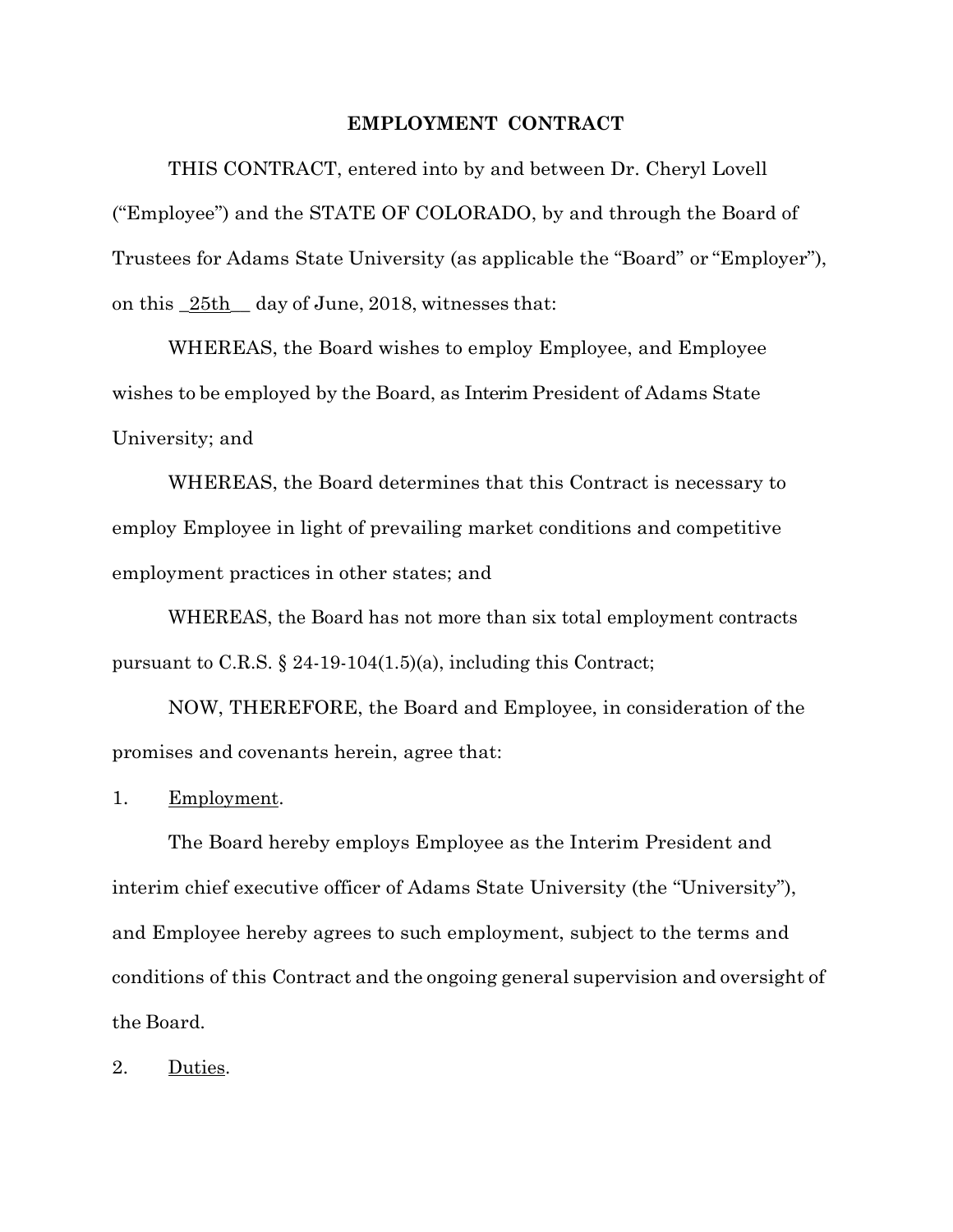As Interim President and interim chief executive officer of the University, Employee shall perform such duties as are customarily performed by university presidents and as may be reasonably required by the Board and applicable law, to effectuate and advance the role and mission of the University. Among other duties, Employee shall:

(a) Administer and direct the actions of the University and provide services, including, but not limited to, those responsibilities set forth in the Board's *Bylaws* and *The University Manual and/or Trustee Policy Manual* as may be amended (the "*Manuals");*

(b) Administer and direct the University's compliance with requirements and goals set by the State of Colorado Department of Higher Education;

(c) Consistently communicate and administer University's strategic plan, as demonstrated by achievement of outcome measures identified by the Board and agreed upon in writing by Employee; and

(d) Engage in activities to represent and promote the interests and significance of the Board and the University among the media, community, and other institutions, including, but not limited to:

> i) Maintain and use memberships in public and private organizations, including social bodies, for the promotion, generation of resources, and support of the University;

ii) Travel for official purposes, including, but not limited to, regular attendance at State of Colorado Department of Higher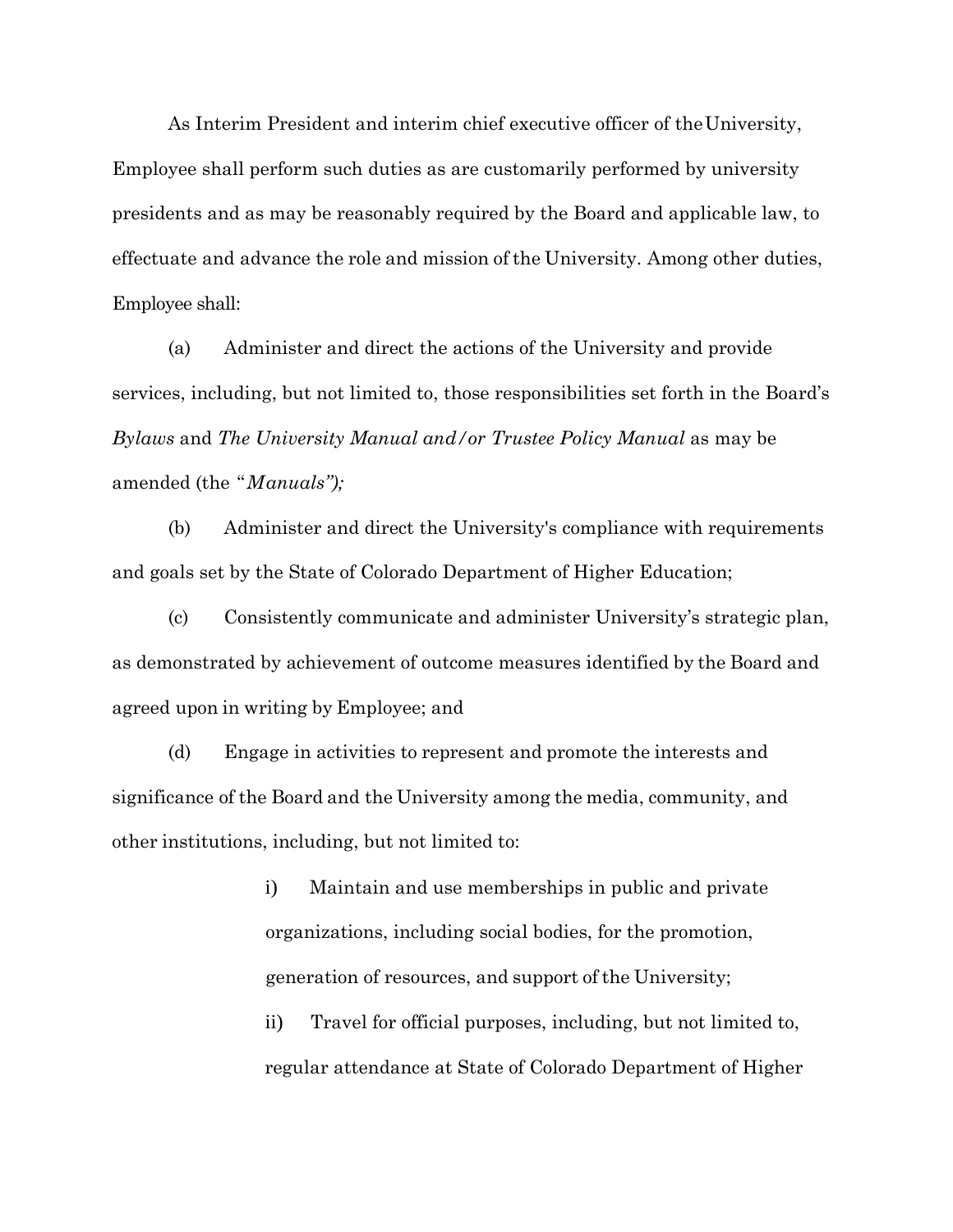Education, legislative, and other official meetings in the Denver metropolitan area;

iii) Conduct and host official University functions, events and meetings for the service and advancement of the goals of the University; for example, hosting meetings, meals, entertainment, and other events and functions with faculty, staff, students, community leaders, donors, and others having business with the University. In engaging in such activities, Employee shall be required toregularly use the residence provided by the Board; and

iv) Participate and maintain membership in professional organizations, conferences, conventions, courses, seminars and similar growthactivities.

#### 3. Commitment of Employee.

Employee shall faithfully, industriously and with maximum use of experience and ability, devote Employee's full-time effort to the performance of all of the duties that may be required by the express terms of this Contract. Such performance shall be rendered at the University or other locations as may be appropriate for the interests or needs of the University.

# 4. Term of Employment.

This Contract shall commence July 1, 2018, and, subject to the continued will of the Board, end on June 30, 2019. This Contract may be renewed or extended upon the mutual consent of the parties in writing.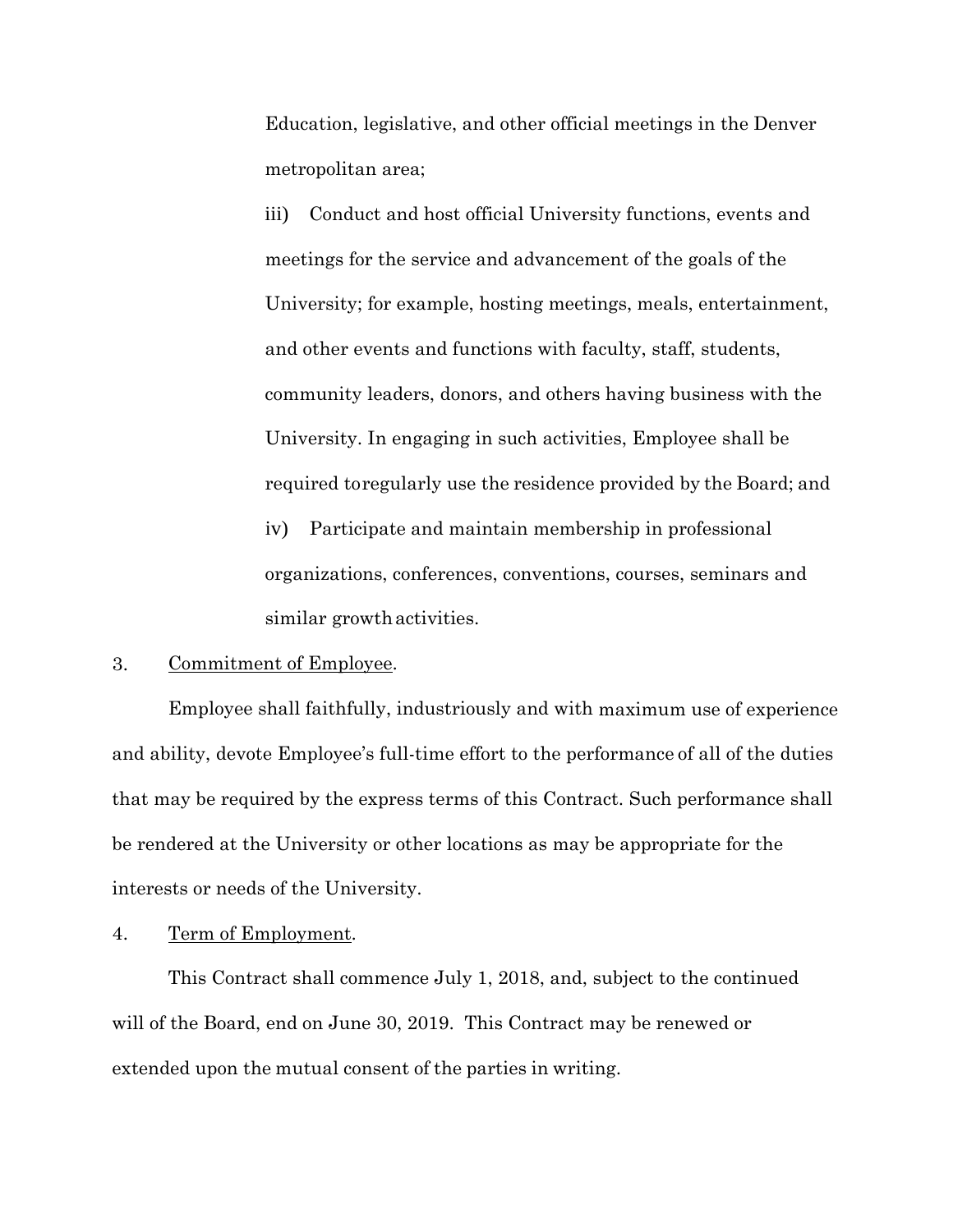#### 5. Employee Compensation.

For all services rendered by Employee under the provisions of this Contract, and subject to the continued will of the Board, Employer shall pay Employee an annual base salary of \$210,000.00, payable in equal monthly installments on the last day of each month during the term hereof. All such base salary shall be subject to all deductions and withholdings required by law or by agreement of Employee.

### 6. Housing.

As a required condition of employment and to enable Employee to carry out her duties more efficiently, Employee agrees to live in and utilize, and Employer agrees to provide and maintain in good repair, the Marvel House residence on the University campus. Employer shall provide routine housekeeping and maintenance of the residence and the grounds on which the residence is situated. Upon termination of this Contract, all furniture and art in the residence at the time Employee takes possession shall remain theproperty of Employer. Employee shall furnish at her cost and expense any other furniture and furnishings necessary for the personal use of herself and her family. Employee shall procure and maintain, at her own expense, adequate insurance on the contents of the residence owned by her.

## 7. Vehicle.

Employer shall furnish Employee with a mutually agreed upon University owned or leased new motor vehicle for Employee's personal and official use.

(a) The vehicle shall be maintained by Employer, and all fuel for its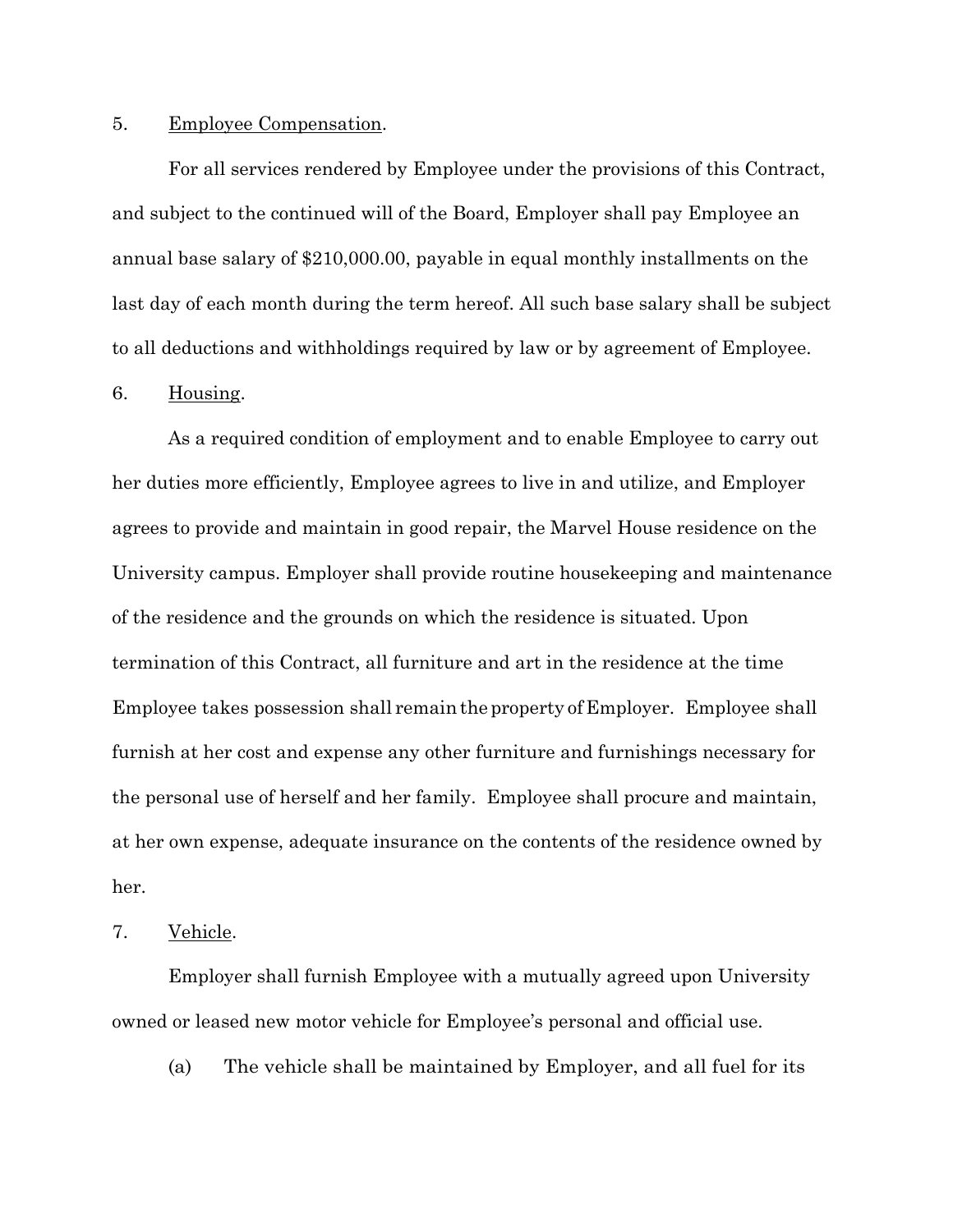official use shall be paid by Employer.

(b) Employer shall procure and maintain, at its expense, motor vehicle insurance for the vehicle from an insurance company authorized to do business in the State of Colorado, including, but not limited to, coverage for bodily injury liability in the amount of \$300,000.00, effective regardless of any workers compensation coverage, medical payments coverage in the amount of \$50,000.00 and uninsured/underinsured motor vehicle coverage in the amount of \$1,000,000.00 combined limits.

(c) The vehicle liability insurance policy shall include an endorsement naming Employee as an additional insured. A certificate of insurance and a copy of the declarations sheet, together with a copy of the policy endorsement naming the additional insured, shall be provided to Employee on or before delivery of the vehicle to Employee and on or before each renewal date of such policy thereafter.

(d) Employee shall be named as the loss payee on the medical and uninsured/underinsured liability coverages.

(e) Employee shall be responsible for promptly notifying the insurance carrier and the University of any accident or loss and for cooperating in the filing of any insurance claim.

(f) Employer and Employee shall agree upon the applicable percentage of Employee's personal use of the vehicle for tax reporting.

In lieu of the foregoing, Employee may elect to use Employee's personal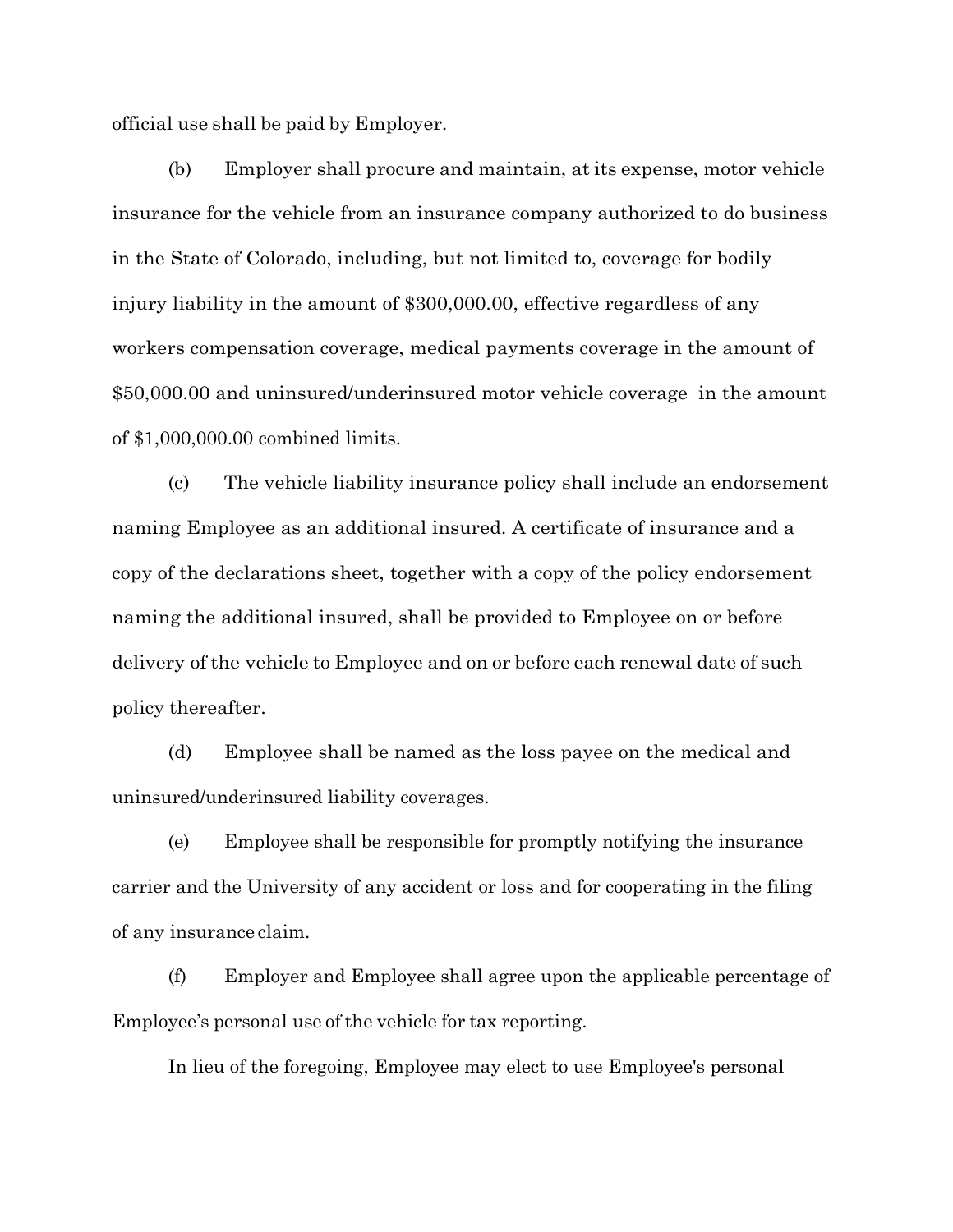motor vehicle and receive a mileage reimbursement for University related business consistent with the applicable Fiscal Rules described below. Employee shall be responsible for all maintenance and insurance on Employee's personal motor vehicle.

### 8. Expenses.

Subject to the expense reporting requirements herein, Employer shall pay or reimburse Employee for reasonable and necessary business, travel, and entertainment expenses, including membership expenses, such as memberships in the organizations mentioned in Sections 2(d)(i) and (iv) above, provided they are reasonably related to and actually incurred in the performance of Employee's duties and responsibilities.

Employer shall provide a cellular phone and either a laptop or tablet to Employee to use for University business. Employee will use said equipment and supplies solely in the performance of Employee's obligations under this Contract. Upon termination of this Contract, all facilities, equipment, supplies, resources and related materials shall remain the property of Employer.

9. Expense Reporting.

To assure accountability in the incurring of expenses and receipt of reimbursements for official functions and other business events, Employee shall maintain appropriate documentation in compliance with applicable law, including Employer's policies and procedures and the State of Colorado Fiscal Rules. Employee shall file periodic reports during each fiscal year, disclosing Employee's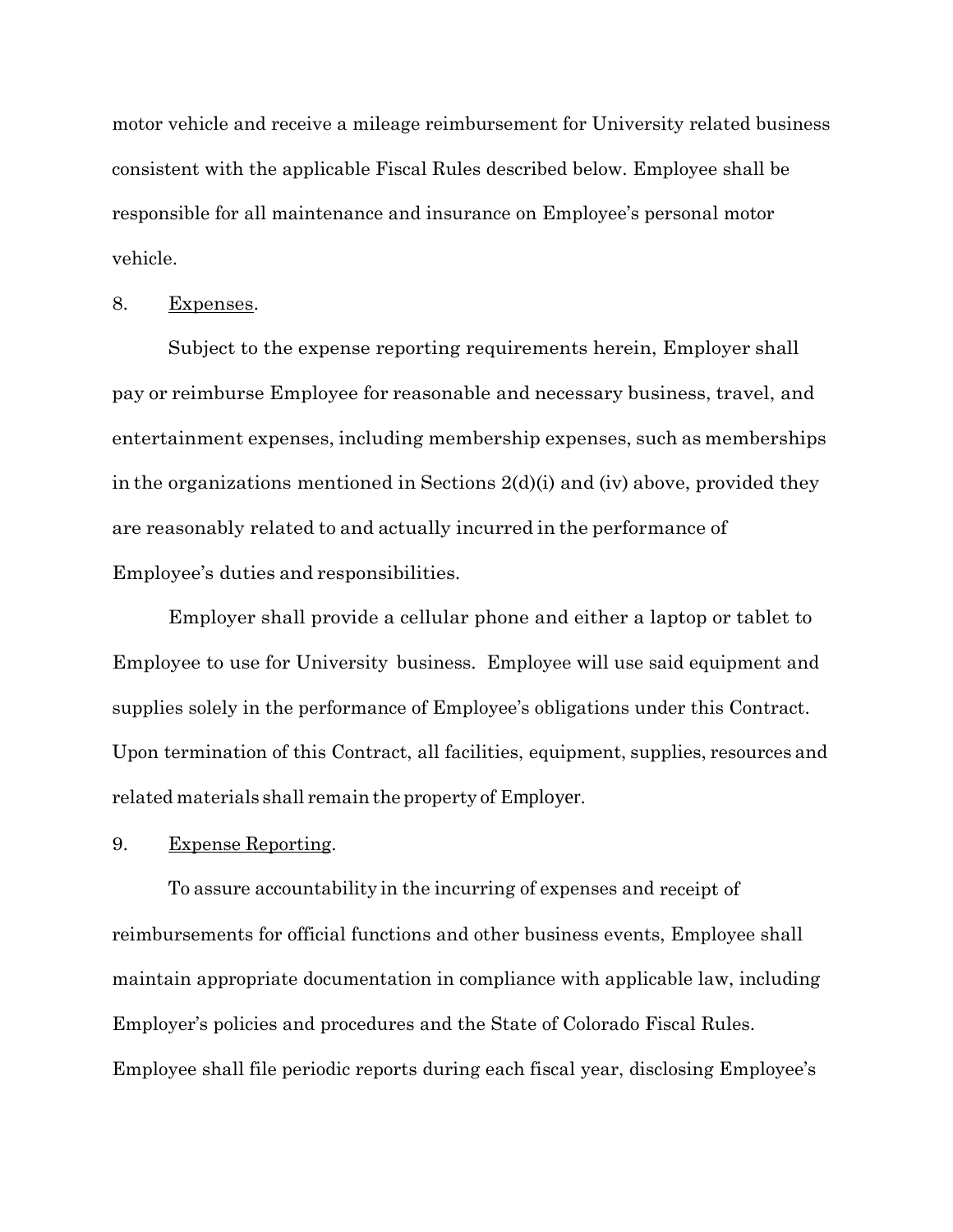allowances andexpenses for the periods covered by such reports, and shall be subject to audit.

## 10. Insurance and Other Benefits.

Employee shall be eligible to participate in the group insurance, retirement, and voluntary payroll deduction programs of the University on the same basis as other professional personnel as described in the *Manuals, Bylaws,* and *Handbook for Professional Personnel* (the "*Handbook"),* as may be amended*.*

11. Taxes.

Employee agrees to be responsible for the payment of any taxes due on any and all compensation, allowances or benefits provided by Employer to Employee, other than salary and other compensation from which Employer will be responsible for withholding taxes.

12. Leave.

Employee shall receive the same sick leave, annual leave, administrative leave, and other leaves as other full-time professional personnel as described in the *Bylaws, Manuals,* and/or *Handbook*.

13. Performance Reviews.

Employee's performance shall be subject to annual review, and may be subject to expanded review, pursuant to the evaluation policies in the *Bylaws* and *Manuals,* including, but not limited to, consideration of Employee's levels of achievement of the duties set forth in this Contract and/or other objectives as determined by Employer and agreed upon in writing by Employee.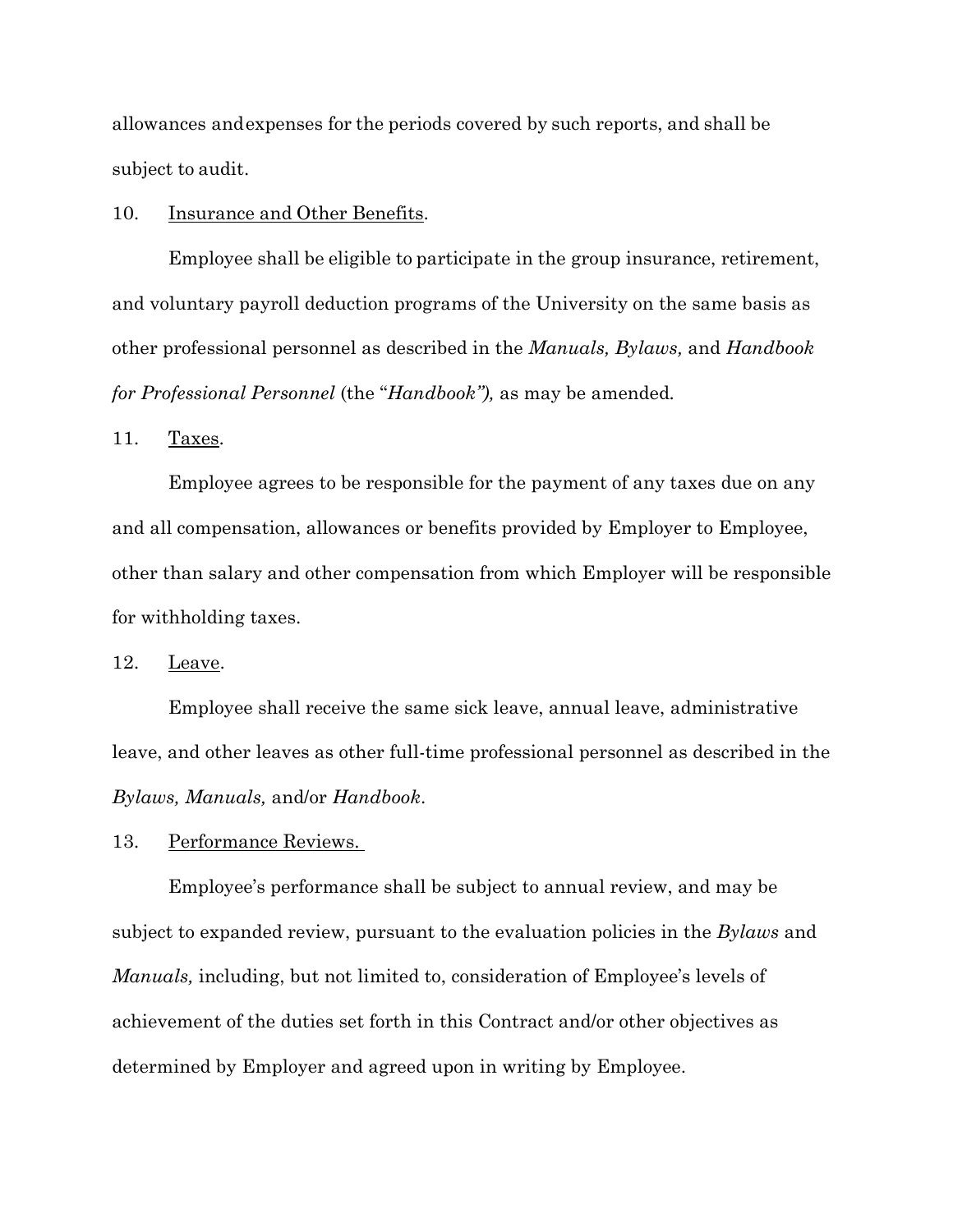#### 14. Workers' Compensation.

Employee shall be an employee of Employer for the purpose of worker compensation coverage.

#### 15. Termination.

This Contract may be terminated by mutual agreement ofthe parties, or at the will of the Board or Employee. This Contract shall automatically terminate upon the death of Employee.

### 16. Non-Appropriation.

Pursuant to  $\S 24-19-104(1.S)(a)(II)$ , C.R.S., Employer may terminate this Contract without penalty if sufficient funds are not appropriated to support this Contract. In the event such appropriation is not made in any fiscal year, this Contract shall thereupon terminate and each party shall be released from its obligations hereunder without penalty.

### 17. Other Provisions.

(a) No modification of this Contract or of any covenant, condition or limitation herein shall be valid unless made in writing and duly executed by both parties. The parties further agree that the provisions of this Subsection may not be waived.

(b) This Contract contains the entire agreement between the parties as to Employee's employment as Interim President of the University and shall, as of the commencement date hereof, supersede all other agreements between the parties. The parties stipulate that neither of them has made any representations with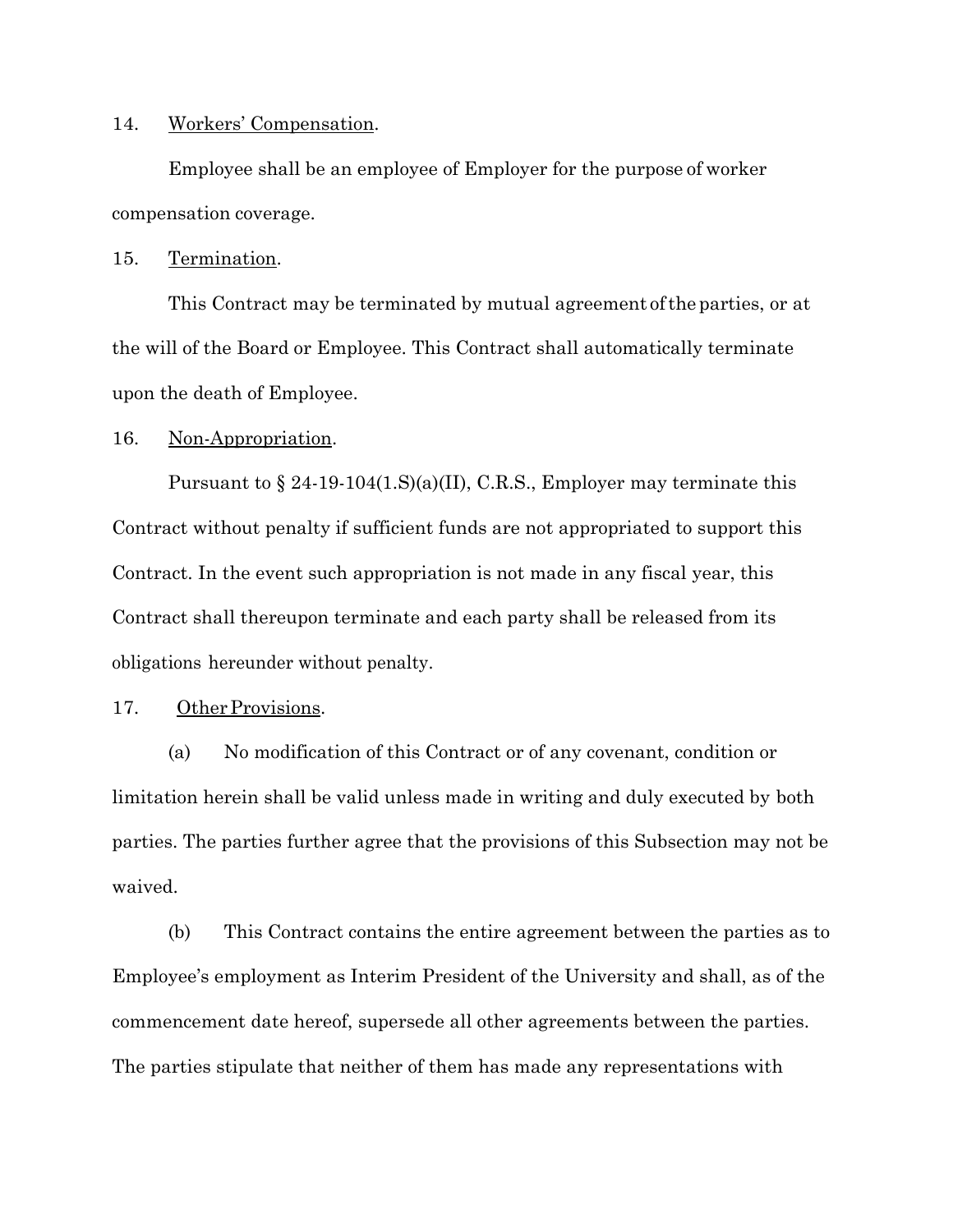respect to the subject matter of this Contract or any representations including the execution and delivery hereof, except such representations as are specifically set forth herein. Each party acknowledges that they have relied on their own judgment and counsel in entering into this Contract and that this Contract shall not be construed against the party drafting the Contract.

(c) No waiver of any rights under this Contract will be valid unless set forth in writing signed by the party making the waiver. The failure of either party to insist upon strict performance of this Contract shall not be construed as a waiver.

(d) This is a contract for personal and professional services, and the benefits of this Contract shall not be pledged or assigned in any way by Employee.

(e) Subject to the provisions of Subsection 16 of this Contract, the Board covenants and agrees that it will include in its annual budget requests, or cause to be included in such annual budget requests, an amount for compensation which is sufficient, if appropriated, to pay for all amounts due under and pursuant to this Contract for each fiscal year covered by the term of this Contract.

(f) The terms of this Contract are severable, and if any term orprovision is declared by a court of competent jurisdiction to be illegal, void or unenforceable, then the remainder of this Contract shall continue to be valid and enforceable to the extent that it is capable of execution.

(g) This Contract is subject to all provisions of state and federal law applicable to Employer, including, but not limited to,§ 24-19-101, *et seq.,* C.R.S.;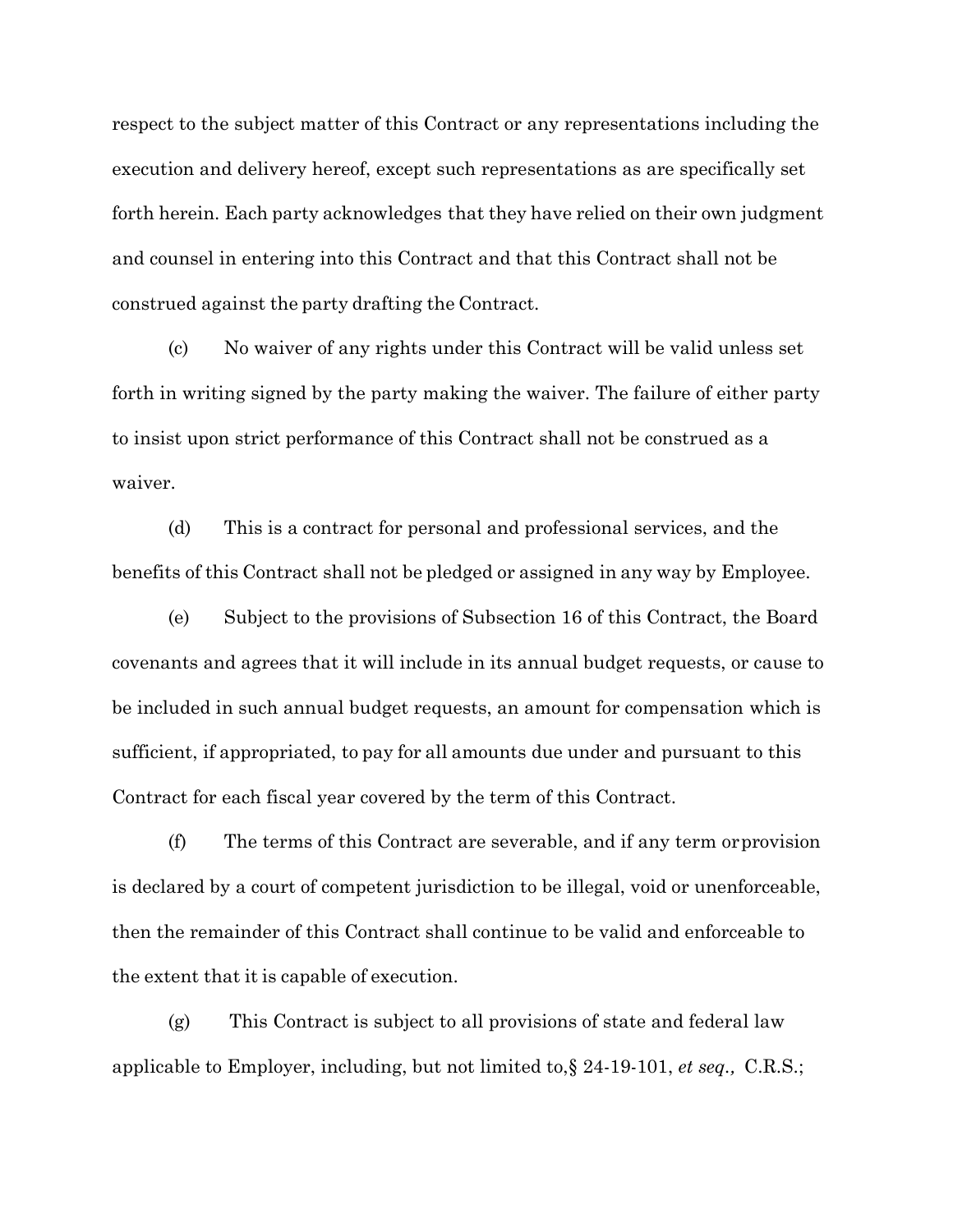all policies, procedures, rules and regulations of Employer and the University, including, but not limited to, the *Manuals* and the *Handbook,* unless otherwise expressly provided herein; and all State of Colorado Fiscal Rules and similar rules and regulations promulgated pursuant to laws applicable to Employer, which laws, rules and regulations shall control in the event of any conflict with the terms and conditions of this Contract. In the event of any conflict with the *Manual,* the *Bylaws,* or the *Handbook,* this Contract shall be controlling.

(h) At all times during the performance of this Contract, Employer and Employee shall strictly adhere to all applicable federal and state laws, rules and regulations that have been or may hereafter be enacted.

(i) This Contract shall be interpreted and construed in accordance with the laws of the State of Colorado, which shall be the forum for any lawsuit arising from or incident to this Contract. Employee and Employer hereby submit to the exclusive jurisdiction of any Colorado state or federal court in the United States of America sitting in Colorado where venue is appropriate for any legal action or proceeding arising out of or relating to this Contract.

(j) The headings used in this Contract are for the convenience of the parties only and shall not have any legal effect whatsoever or, in any other way alter or modify the meaning or interpretation of this Contract.

(k) Any notice required or permitted by this Contract may be delivered in person or sent by certified mail, return receipt requested, to the last address provided by the addressee to the other party, and if sent by mail, it shall be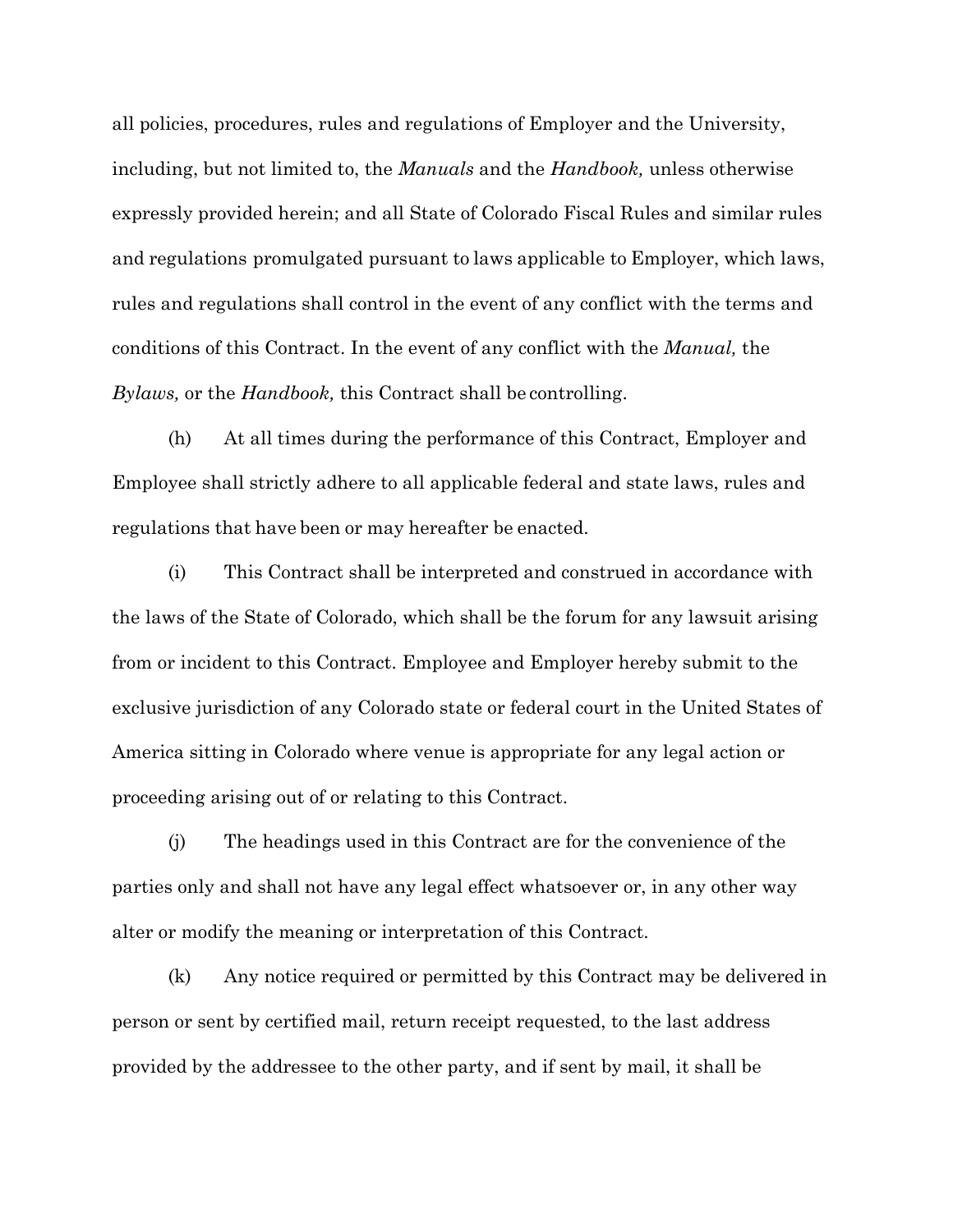effective five (5) days after posting in a U.S. Mail Depository with sufficient postage attached thereto.

This Contract shall not be deemed valid and effective until  $\left( \mathbf{I} \right)$ it has been approved by the Controller, or such assistant as he/she may designate.

IN WITNESS WHEREOF, the parties have executed this Contract below, on the date written above.

Employee, Dr. Cheryl Lovell

Can

STATE OF COLORADO, by and through the Board of **Trustees for Adams State** University, Board of Trustees Chair, **Cleave Simpson** 

APPROVED AS TO FORM STATE OF COLORADO Cynthia H. Coffman, Attorney General Stephanie Lindquist Scoville, Senior **Assistant Attorney General** 

Controller or designee

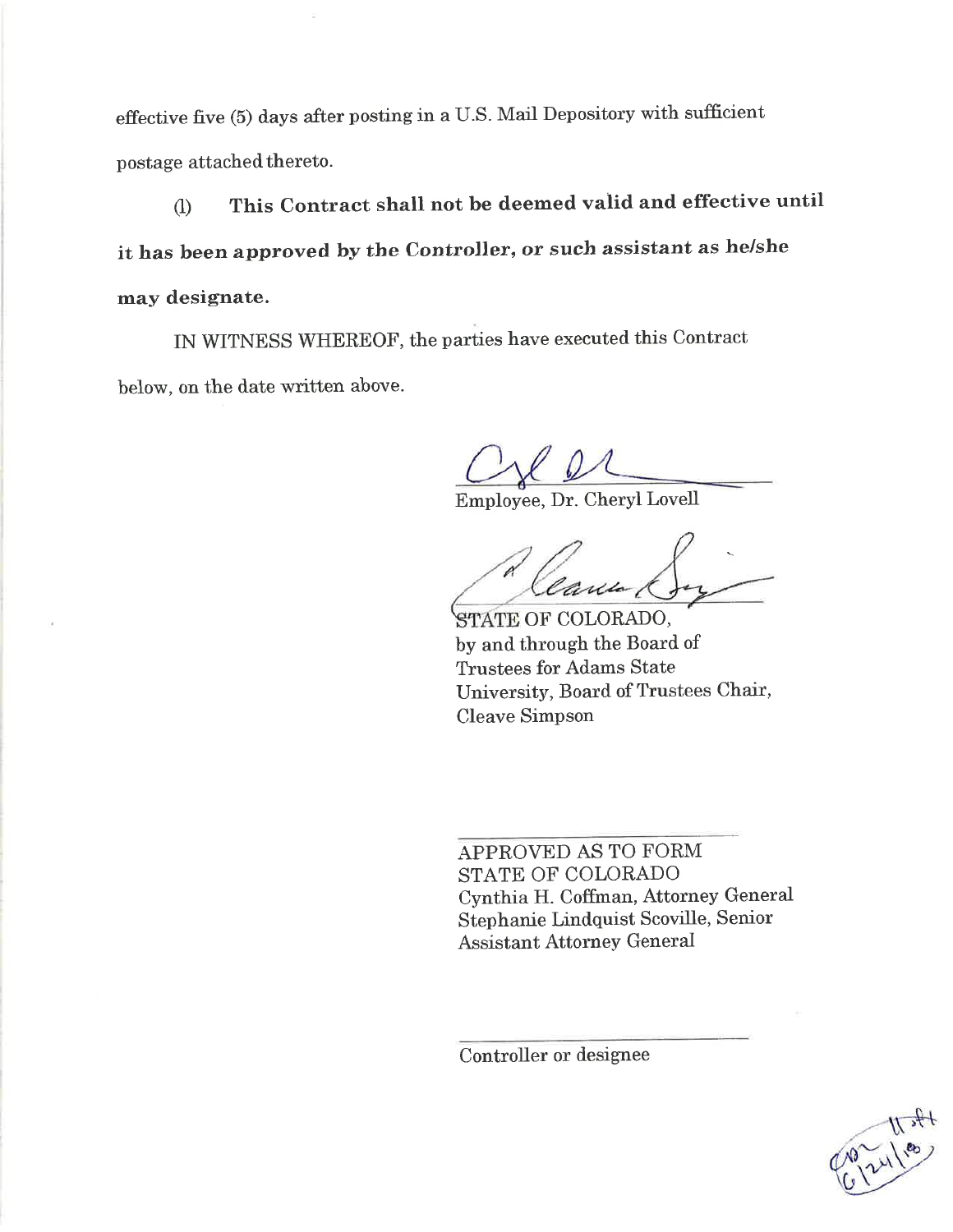effective five (5) days after posting in a U.S. Mail Depository with sufficient postage attached thereto.

(I) This Contract shall not be deemed valid and effective until it has been approved by the Controller, or such assistant as he/she may designate.

IN WITNESS WHEREOF, the parties have executed this Contract below, on the date written above.

Employee, Dr. Cheryl Lovell

STATE OF COLORADO, by and through the Board of Trustees for Adams State University, Board of Trustees Chair, Cleave Simpson

APPROVED AS TO FORM STATE OF COLORADO Cynthia H. Coffman, Attorney General Stephanie Lindquist Scoville, Senior **Assistant Attorney General** 

Controller or designee